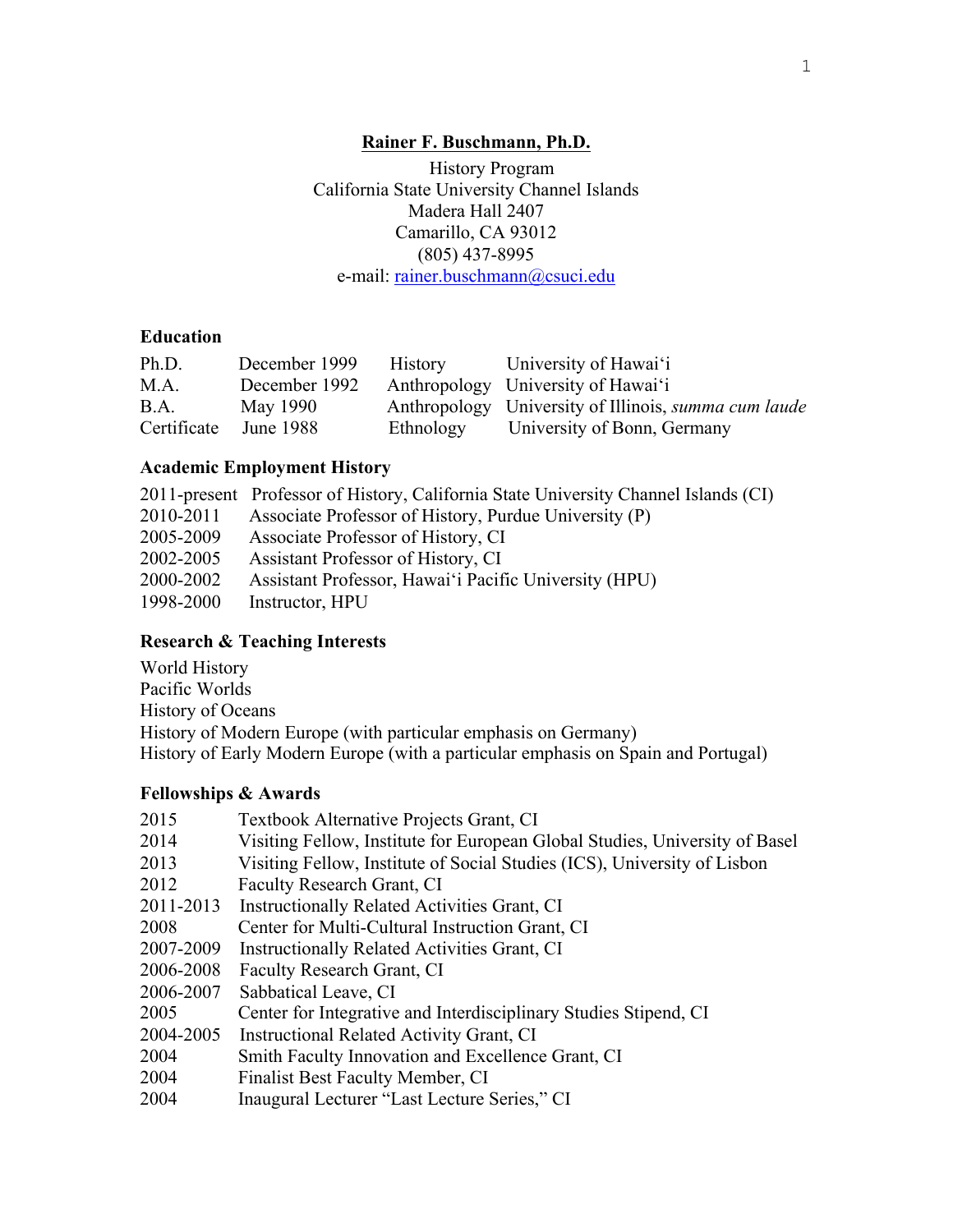| 2003      | Teaching and Student Service Recognition, Gamma Beta Phi, CI         |
|-----------|----------------------------------------------------------------------|
| 2003-2005 | Faculty Research Grant, CI                                           |
| 2002      | <b>Faculty Development Grant, HPU</b>                                |
| 2001-2002 | Trustees' Scholarly Endeavors Grant, HPU                             |
| 2000-2001 | National Endowment for the Humanities, Development Grant, HPU        |
| 1999      | College of Arts and Humanities Student Marshal, UH                   |
| 1996-1997 | John F. Kennedy Memorial Fellowship, History Department, UH          |
| 1996-1997 | Dai Ho Chun Scholarship, UH                                          |
| 1996      | Thomas D. Murphy Award for Outstanding Teaching Assistant, UH        |
| 1993      | Janet Bell Research Award for Best Paper in Pacific Studies, UH      |
| 1993      | Phi Alpha Theta Regional Award for Best Graduate Paper Presented, UH |
| 1993-1998 | Graduate Assistantship, UH                                           |
|           | 1990-1992 Pacific Asian Scholarship, UH                              |
| 1990      | Edmund D. James Scholar, University of Illinois                      |

# **Publications:**

#### **Academic Monographs:**

With Ricardo Roque *'Imaginary Wealth:' Portuguese Visions of the Pacific*, in preparation.

*Iberian Visions of the Pacific Ocean*, 1507-1899, Palgrave Macmillan, *Palgrave Studies in Pacific History*, 2014.

With Edward Slack Jr. and James Tueller, *Navigating the Spanish Lake: The Pacific in the Iberian World, 1521-1898*, University of Hawai'i Press, *Perspectives on the Global Past*, 2014.

*Anthropology's Global Histories: The Ethnographic Frontier in German New Guinea (1870-1935)*, University of Hawai`i Press, *Perspectives on the Global Past*, 2009.

#### **Textbooks:**

With Katrina Gulliver, *So Strange As To Be Another Planet: The Pacific Ocean 1750- 1850,* University of Nebraska Press*,* under contract, expected publication date 2016.

*Oceans in World History*, McGraw-Hill Series *Explorations in World History,* 2007.

#### **Edited Collections:**

With Lance Nolde, *The World's Oceans: Culture, History, and the Environment*, Santa Barbara: ABC-CLIO, in preparation.

"Oceanic Art in Wilhelmine Germany," *Journal of the Pacific Arts Association* 21/22  $(2000)$ .

#### **Articles**

"The Mello Meltdown: Erasing, Preserving, and Transferring Knowledge about the Eighteenth-Century Pacific," in preparation.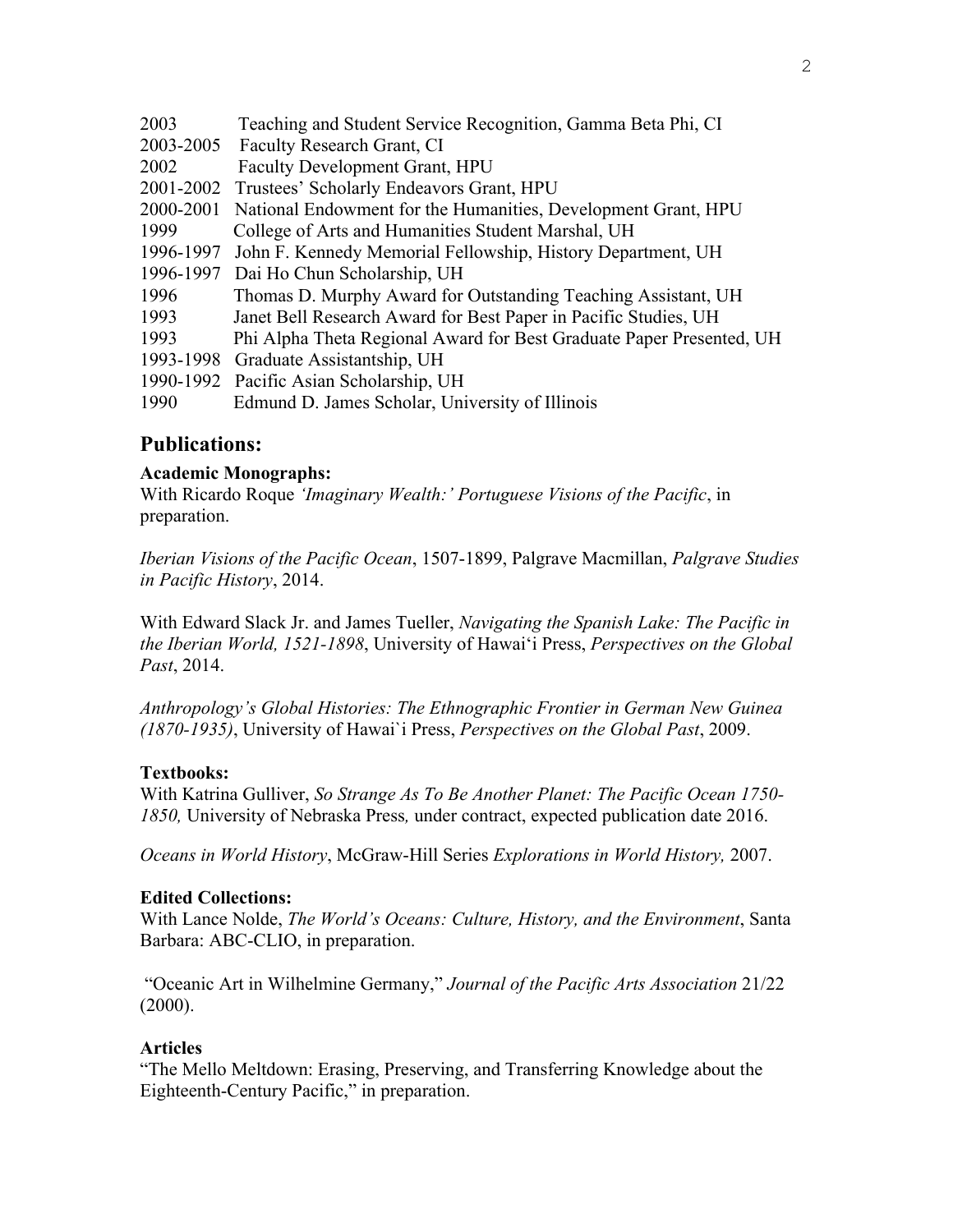"The Anti-Pacific: Portuguese and Spanish Discourses on the Eighteenth-Century New World," in preparation.

With Rafael Ramirez, "Manuscript XXIX: Maximo Rodriguez's 'Lost' Prologue," *Journal of Pacific History*, 49 (2014): 328-340.

"Peter Farron's Wife: Romancing the Eighteenth-Century Spanish Lake," *Transnational Subjects* 1 (2011): 53-64.

"Oceanic Carvings and Germanic Cravings: German Ethnographic Frontiers and Imperial Visions in the Pacific, 1870-1914" *Journal of Pacific History* 42 (2007): 299-315.

"Oceans of World History: Toward an Aquacentric View of Global History," *History Compass* 2 (2004): 1-9.

"Introduction: Oceanic Art and Wilhelmine Germany," *Journal of the Pacific Arts Association*, 21/22 (2000): 3-6.

"Karl Nauer and the Politics of Ethnographic Collection in German New Guinea," *Journal of the Pacific Arts Association,* 21/22 (2000): 93-102.

"Tobi Captured: Converging Ethnographic and Colonial Visions on a Caroline Island," *Isla, a Journal of Micronesian Studies* 4 (1996): 317-340.

"Franz Boluminski and the Wonderland of Carvings: Towards an Ethnography of Collection Activity," *Baessler Archiv N.F.* XLIV (1996): 185-210.

#### **Book Chapters:**

With José María Gómez "El Anti-Pacífico: Discursos y ensayos españoles en contra del 'nuevo mundo' del siglo XVIII," in *Conocer el Pacífico: Exploraciones, Imágenes y Formación de las Sociedades Oceánicas,* eds. Salvador Bernabeu Albert, Carmen Mena García y Emilo José Luque Azcona, accepted for publication.

"The Pacific Ocean Basin to 1850," in *Oxford History Handbook on World History* ed. Jerry H. Bentley (New York: Oxford University Press, 2011), 564-580.

"Colonizing Anthropology: Albert Hahl and the Ethnographic Frontier in German New Guinea," in *Worldly Provincialism: German Anthropology during the Imperial Era* eds. Matti Bunzel and Glenn Penny (Ann Arbor: University of Michigan Press, 2003), 230- 255.

"Exploring Tensions in Material Culture: Commercialising Ethnography in German New Guinea, 1870-1904," in *Hunting the Gatherers: Ethnographic Collectors, Agents and Agency in Melanesia, 1870-1930* ed. Michael O'Hanlon and Robert Welsch (Berghahn Books, 2000), 55-79.

#### **Conference Proceedings:**

2005 "Identifying Aquacentric Notions in the Global Past," *Proceedings of the IV International Maritime History Congress.*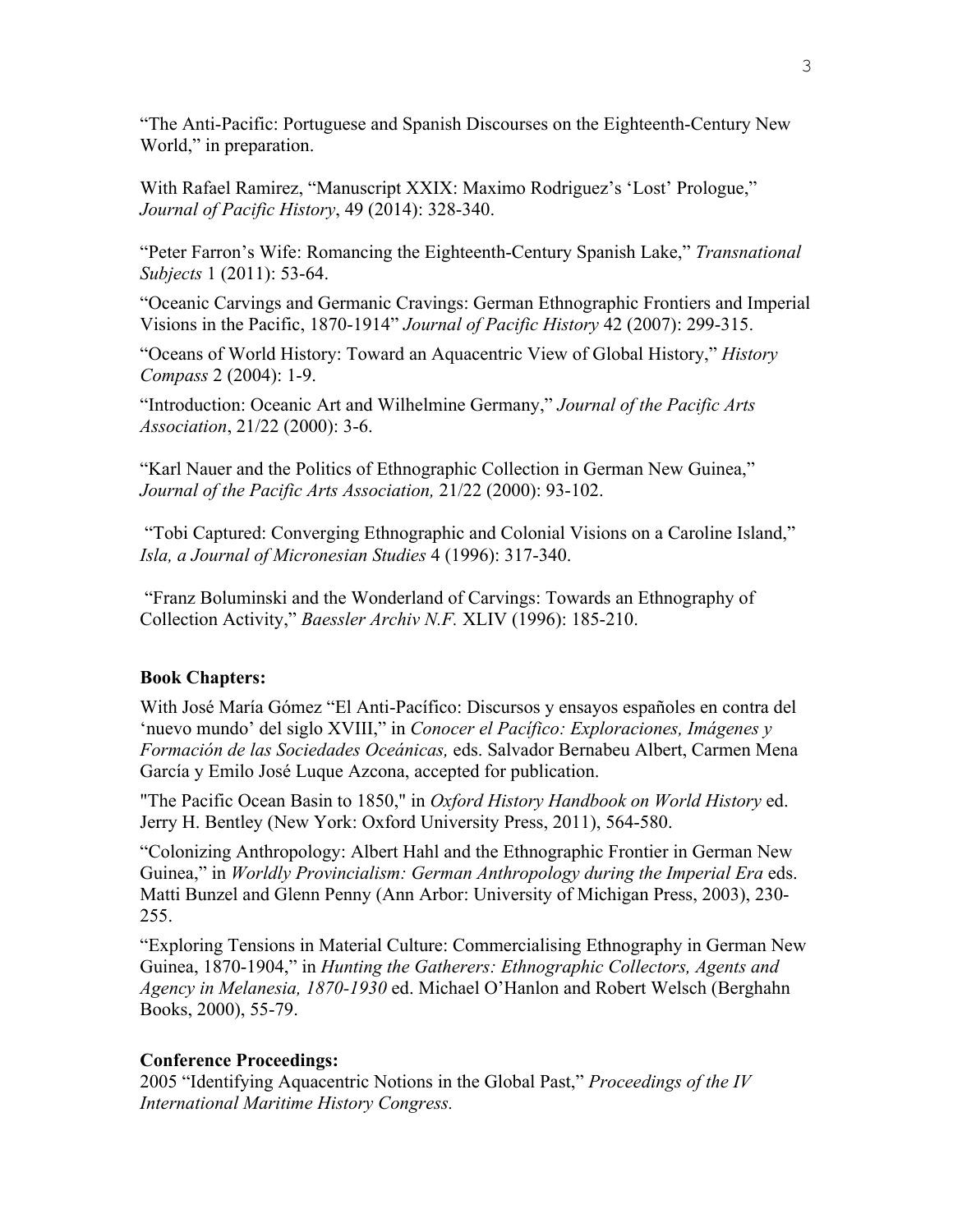#### **Dictionary Entries:**

"German Empire" and "Museums" in *Berkshire Encyclopedia of World History*, (Great Barrington, Mass: Berkshire Publishing Group, 2005). Revised for the second edition.

### **Digital Publication:**

"The Neglected Pacific Theater of the First World War," Europainstitut, Universität Basel (September 29, 2014), https://europa.unibas.ch/aktuelles/nachrichtendetails/article/the-neglected-pacific-theaterof-the-first-world-

war/?tx\_ttnews%5BbackPid%5D=49541&cHash=c02e2ba62838d6b54091d59aaa462d38

with Michael Blodgett, *Currents of World History* (Dubuque, IA, Great River Technologies, 2013)

### **Multiple, Roundtable, and Featured Reviews:**

"Is the Pacific Going Global? (a review of Gascoigne, Igler, Matsuda, and McIntyre)" in *Journal of New Zealand and Pacific Studies*, forthcoming.

*The Great Ocean: Pacific Worlds from Captain Cook to the Gold Rush* by David Igler and John Gascoigne *Encountering the Pacific in the Age of Enlightenment* in *Bulletin of the Pacific Circle* 33 (2014): 22-25.

*Sea and Civilization: A Maritime History of the World* by Lincoln Paine *H-World, H-Net Reviews* (April 2014), https://networks.h-net.org/node/20292/reviews/21641/buschmannpaine-sea-and-civilization-maritime-history-world

*Carl Hagenbeck's Empires of Entertainment* by Eric Ames *American Historical Review*, 117 (2012): 478-480.

"Can There Be a Global History of the Pacific?" *International Journal of Maritime History*, XXII (2010): 283-287.

"Intellectual and Popular Concepts of 'Race' in Oceania," *Journal of Pacific History* 45 (2010): 267-269.

"Oceans and World History" in *Journal of World History* 16 (2005): 102-106.

"Anthropology's Burden of Responsibility," *Bulletin of the Pacific Circle* 10 (2003): 15-19.

"Germany's Modernities," *Journal of World History* 13 (2002): 237-241.

### **Individual Reviews:**

*Inventing Exotism: Geography, Globalism, and Europe's Early Modern World* by Benjamin Schmidt, *Journal of World History*, forthcoming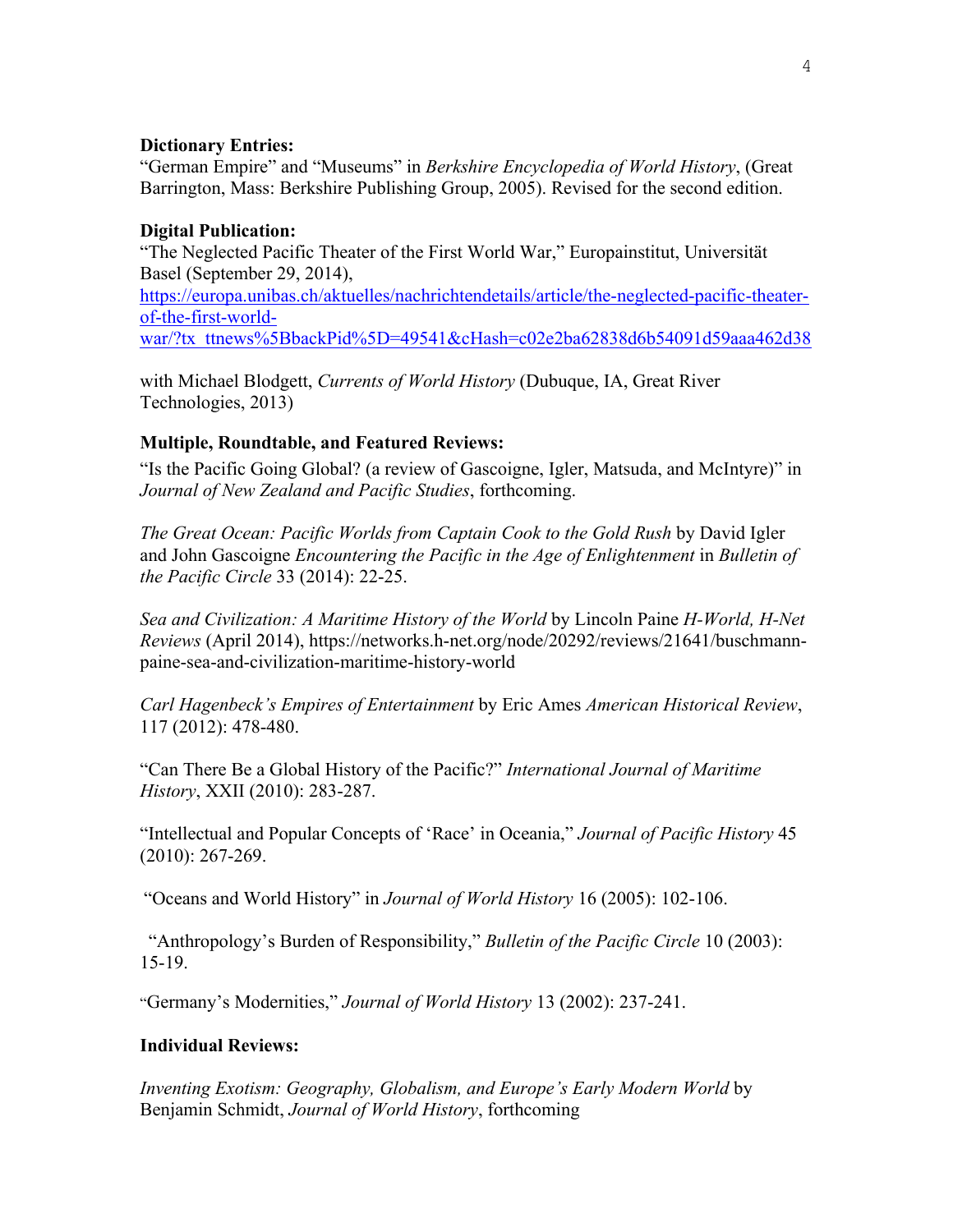*The Ethnographic Experiment: A.M. Hocart and W.H.R. Rivers in Island Melanesia* by Edvard Hviding and Cato Berg eds., *Oceania*, forthcoming

*Science, Voyages, and Encounters in Oceania, 1511-1850* by Bronwen Douglas, *International Journal of Maritime History,* 27 (2015): 141-143.

*Imperial Portugal in the Age of Atlantic Revolutions: The Luso-Brazilian World, c. 1770—1850* by Gabriel Paquette, *H-Empire, H-Net Reviews,* https://networks.hnet.org/node/5293/reviews/51843/buschmann-paquette-imperial-portugal-age-atlanticrevolutions-luso

*Kolonialismus in Ozeanien* by H. Mückler, *Anthropos* 108 (2013): 343-344.

*Empires and Indigenes: Intercultural Alliances, Imperial Expansion, and Warfare in the Early Modern World* edited by Wayne E. Lee, *H-Empire*, *H-Net Reviews* (February 2012), http://www.h-net.org/reviews/showrev.php?id=34978.

*Intimate Strangers: Friendship Exchange and Pacific Encounters* by Vanessa Smith in *Journal of Early Modern History* 16 (2012): 90-92.

*Headhunting and Colonialism: Anthropology and the Circulation of Human Skulls in the Portuguese Empire, 1870-1930* by Ricardo Roque in *Bulletin of the Pacific Circle*, 27 (2011): 12-14.

*Pathfinders: A Global History of Exploration* by Felipe Fernández-Armesto, *Geschichte. Transnational*, http://geschichte-transnational.clioonline.net/rezensionen/id=10428&count=193&recno=14&type=rezbuecher&sort=datum &order=down&region=100&segment=16

*Chinese Junks on the Pacific; View from a Different Deck,* by Hans Konrad van Tilburg in *Bulletin of the Pacific Circle*, 21 (2008): 13-15.

*Strangers in the South Seas: The Idea of the Pacific in Western Thought. An Anthology*, edited by Richard Lansdown in *The Contemporary Pacific* 20 (2008): 275-277.

*Räume öffen sich: Naturhistorische Museen im Deutschland des 19.Jahrhunderts* by Carsten Kretschmann in *Sehepunkte: Rezensionsjournal für Geschichtswissenschaften*, 7 (2007), N. 2 URL: http://www.sehepunkte.de/2007/02/10460.html.

*The People of the Sea: Environment, Identity, and History of Oceania* by Paul D'Arcy in *Bulletin of Pacific Circle*, 18 (2007): 15-16.

*Studies on Portuguese Asia 1495-1689* by George Winius in *Sixteenth Century Journal* XXXVI (2005): 153-155.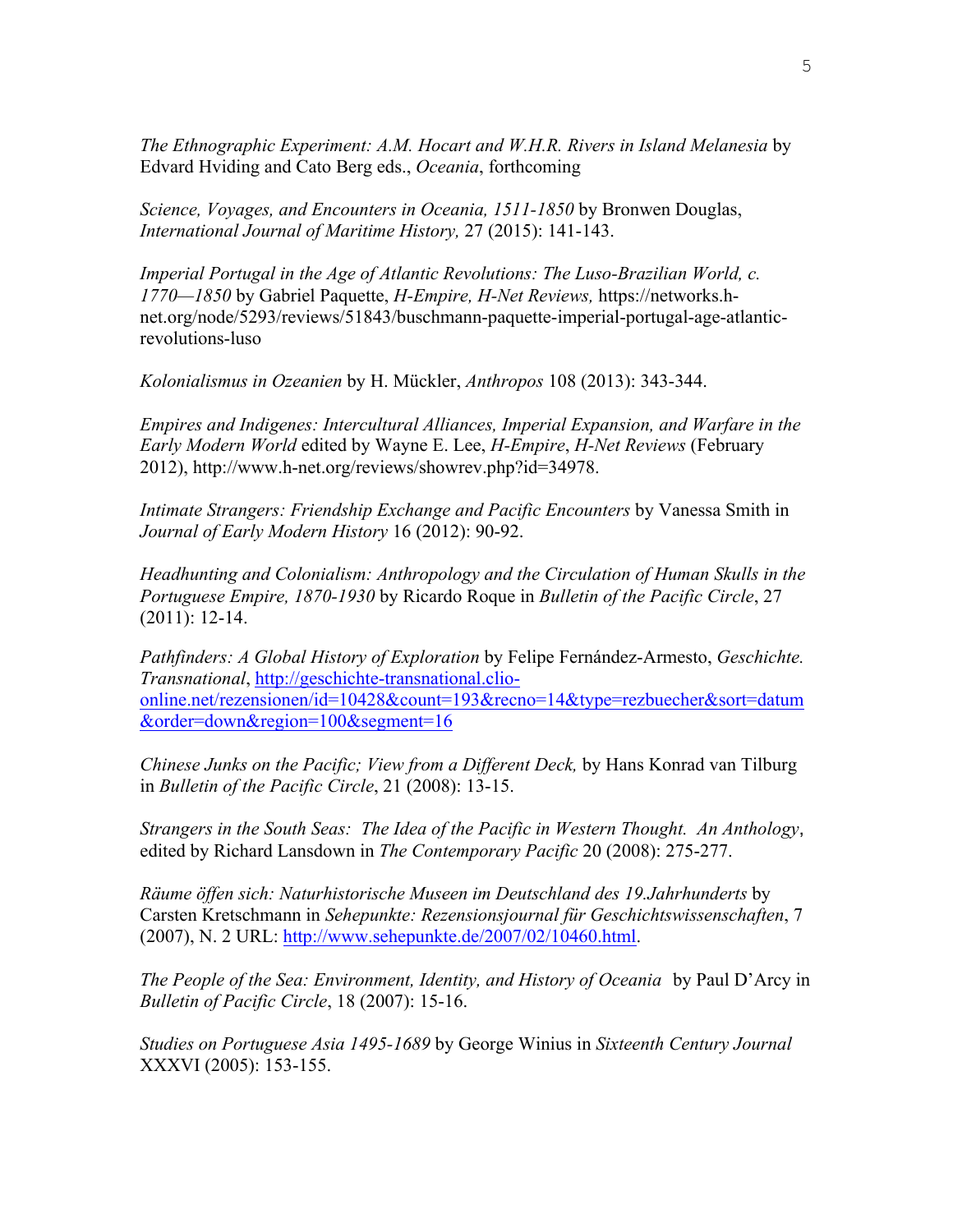*A History of the Pacific Islands: Passages through Tropical Time* by Deryck Scarr in *Pacific Historical Review* 73 (2004): 661-663.

*A History of Australia, New Zealand and the Pacific* by Donald Denoon et al. in *Canadian Journal of History* XXXVIII (2003): 365-366.

*"Gone Native" in Polynesia: Captivity Narratives and Experiences from the South Pacific* by I.C. Campbell in *Canadian Journal of History* XXXVI (2001): 618-619.

*Possessions: Indigenous Art/Colonial Culture* by Nicholas Thomas in *Journal of the Pacific Arts Association* 21/22 (2000): 120-121.

*Across the Great Divide: Journeys in History and Anthropology* by Bronwen Douglas in *Journal of the Polynesian Society* 110 (2000): 423-425.

*The Cambridge History of the Pacific Islanders* by Donald Denoon et al. in *Canadian Journal of History* XXXIV (1999): 495-497.

*In Oceania: Visions, Artifacts, Histories* by Nicholas Thomas in *Journal of World History* 10 (1999): 250-253.

*Die Große Insel: Südpazifische Lebensgeschichten. Autobiographische Berichte aus den südöstlichen Salomon-Archipel seit 1914* by Doris Byer in *The Contemporary Pacific* 9 (1997): 277-279.

#### **Editorial Experience:**

2014-present, Co-Editor (with Katrina Gulliver), Nebraska Studies on Pacific Worlds, University of Nebraska Press. 2013-present, Section Editor, World History, *History Compass.* 2011-present, Advisory Board Member, *Transnational Subjects.* 2002-2003 Book Review Editor, Journal of the Pacific Arts Association

#### **Manuscripts Reviewed:**

American Historical Review Bedford/St. Martin's Houghton Mifflin Journal of World History Journal of Archeological Science McGraw-Hill Oxford University Press Pacific Historical Review Paideuma Palgrave-Macmillan Pearson Political Science Quarterly University of Hawaii Press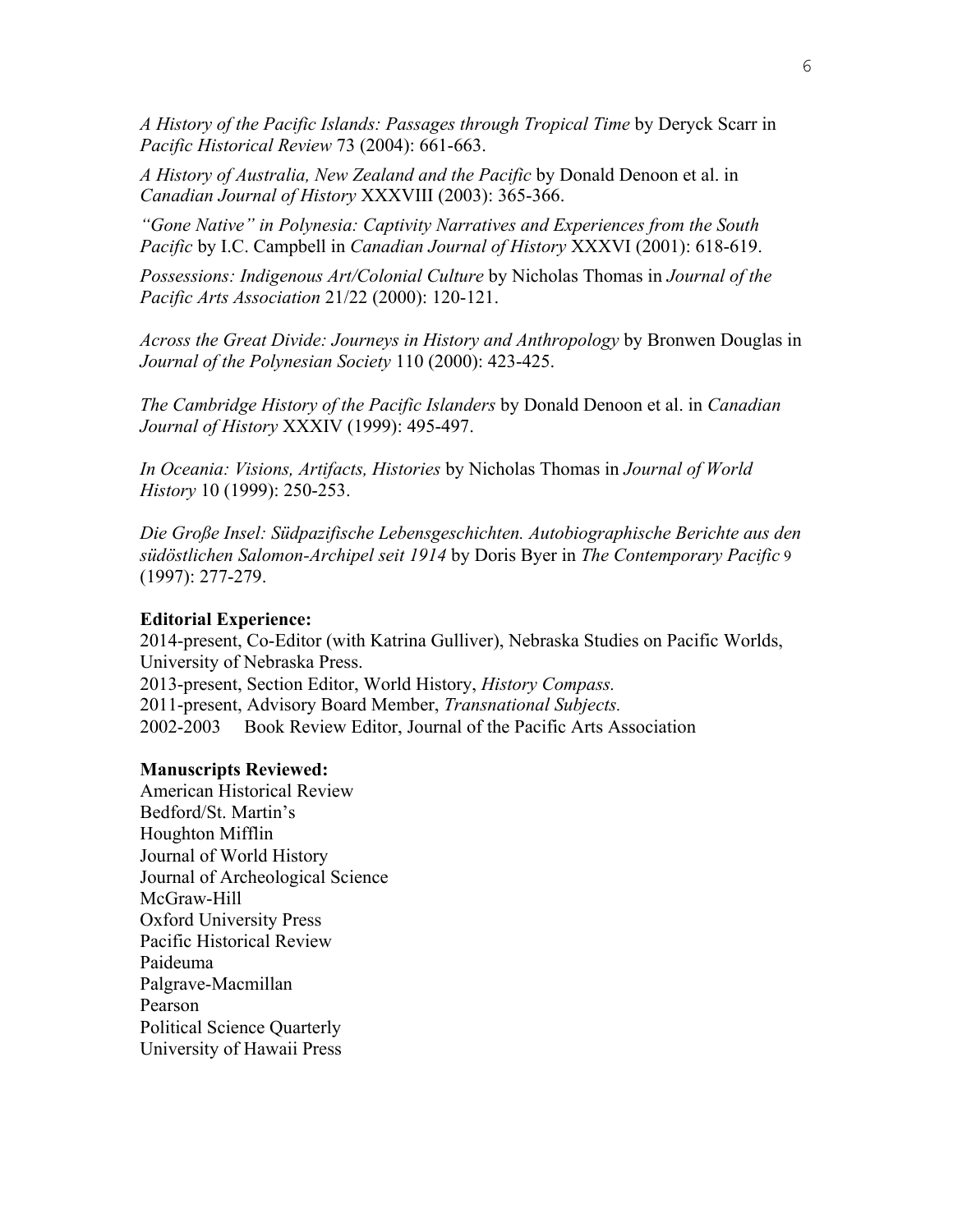#### **Documentary Consultant & Interviews**

2015 "Viewing the 'Iberian Ocean': Buschmann's Books Chronicle Pacific's Vivid History*,*" *Ojai Quarterly* (Spring 2015): 38-39.

2014 "An Ocean in Mind," *Channel Magazine* (18:2, Fall)

2014 "Iberian Visions of the Pacific Ocean," Europainstitut, Universität Basel (June 12, 2014), https://europa.unibas.ch/aktuelles/nachrichtendetails/article/interview-with-rainerbuschmann/?tx\_ttnews%5BbackPid%5D=49309&cHash=5acc93b549f2110c53b1fe1aa2f 5b1b8%20

2013 "Destination Transformation," *Discovery Channel* 2009 "How the Earth Made Us" *BBC* and *National Geographic*

#### **Keynotes and Invited Talks:**

2015, "Illuminating Ethnographic Borderlands and Trajectories: Modeling Collection Histories from German New Guinea, c. 1870-1914," *Wereldmuseum, Världskulturmuseet, Museum of Cultures … what else? Positioning Ethnological Museums in the 21st Century, Herrenhauser Symposium,* Hanover, Germany.

2015, Keynote Lecture "The Furor for Unknown Lands: European Imperial Designs on the Eighteenth-Century Pacific," 21<sup>st</sup> Annual Conference New Zealand Studies, Vienna, Austria.

2014 "Ethnography and the 'Anti-Pacific' in Eighteenth-Century Iberian Thought." Presented at the Institute for Ethnology, University of Munich, Germany.

2014 "Integrating and Disintegrating Pacific Worlds: The Iberian Perspectives." Presented at the Working Lunch with the Visiting Fellows, Institute for European Global Studies, University of Basel.

2014 "The Iberian Lake: Portuguese and Spanish Perspectives on the Pacific Worlds." Presented at the World History Center, University of Pittsburgh.

2013 with Ricardo Roque "Imaginary Wealth: Preliminary Research Thoughts on Portuguese Visions of the Pacific." Presented at the Institute of Social Sciences, University of Lisbon, Portugal.

2012 Keynote Lecture "From Myth to Science in Ocean Exploration," 17<sup>th</sup> Southern California Conference for Undergraduate Research, Camarillo, CA

2011 "Imperialism's Imperatives: Ethno-Geography and 'Race' in the Iberian Pacific," Presented at the Institute of Social Sciences, University of Lisbon, Portugal.

2010 "Competing Cartographies in the Eighteenth-Century Pacific" *Pacific Spaces*, Huntington Library, San Marino, CA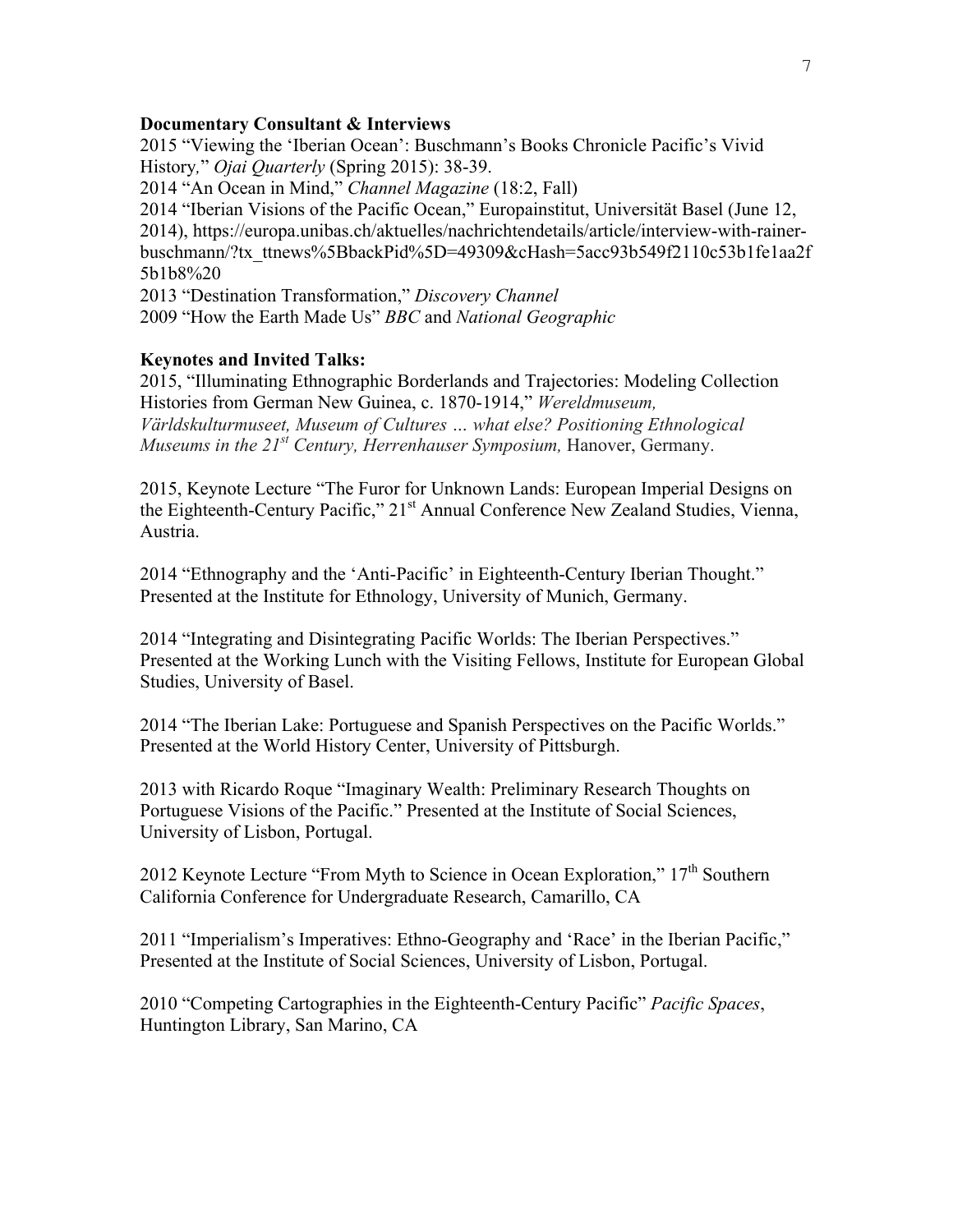2010 Keynote Lecture "A Fifth Part of the World? Humboldt, Race, and Oceania" *Race, Encounters, and the Constitution of Human Difference in Oceania* Australian National University. Canberra.

2009 "Easter Island *Mo'ai* and the Eighteenth-Century Exploration of the Pacific." *Permanence and the Built Environment, 1700-1820*, University of Southern California.

2009 "Darwin's Pacific." *Darwin Day at CSUCI*, Camarillo, CA

2009 "The Pacific in Global Historical Perspective," Purdue University, Indiana.

2008 "Caught between Fluidity and Insularity: Identities in the Pacific Ocean in the Eighteenth, Nineteenth, and Twentieth Centuries." *Pacific Passages Reconnecting East, West, and Center in the Pacific Basin,* Huntington Library, San Marino, CA.

2005 "The Cartographic Carvings of Oceania." *Narrating Colonial Encounters: Germany in the Pacific Islands,* Seattle, WA.

1999 "Exploring Tensions in Material Culture in German New Guinea." *Hunting the Gatherers Conference*, Oxford, UK

#### **Papers Delivered:**

Forthcoming, "Uncertain Currents: German Ethnographic Perspectives on the 18<sup>th-</sup> and 19<sup>th</sup> –Century Pacific," 10<sup>th</sup> Conference of the European Oceanists, Brussels, Belgium.

2014 "An Iberian Lake? Pacific Connections during the Union of the Two Crowns (1580- 1640).  $45<sup>th</sup>$  Annual Conference of the Association for Spanish and Portuguese Historical Studies, Modena, Italy.

2013 "Nuevas perspectives sobre 'el lago español.'" El Pacífico, 1513-2013: De la Mar del Sur a la construcción de un nuevo escenario oceánico, Seville, Spain.

2010 "Peter Farrow's Wife: A Microhistory of the Spanish Lake."  $19<sup>th</sup>$  World History Association Meeting, San Diego, CA.

2010 "Engaging Pacific Chimeras: Spain and Oceania's Eighteenth-Century Exploration" 124<sup>th</sup> American Historical Association Meeting, San Diego, CA.

2009 "Imperial Amnesia and Encountered Knowledge in British Eighteenth-Century Pacific Exploration," Pacific Coast Conference on British Studies, San Diego, CA.

2008 "Teaching World History as if the Pacific Mattered (a lot),"  $101<sup>st</sup>$  Annual Meeting of the Pacific Coast Branch American Historical Association, Pasadena, CA.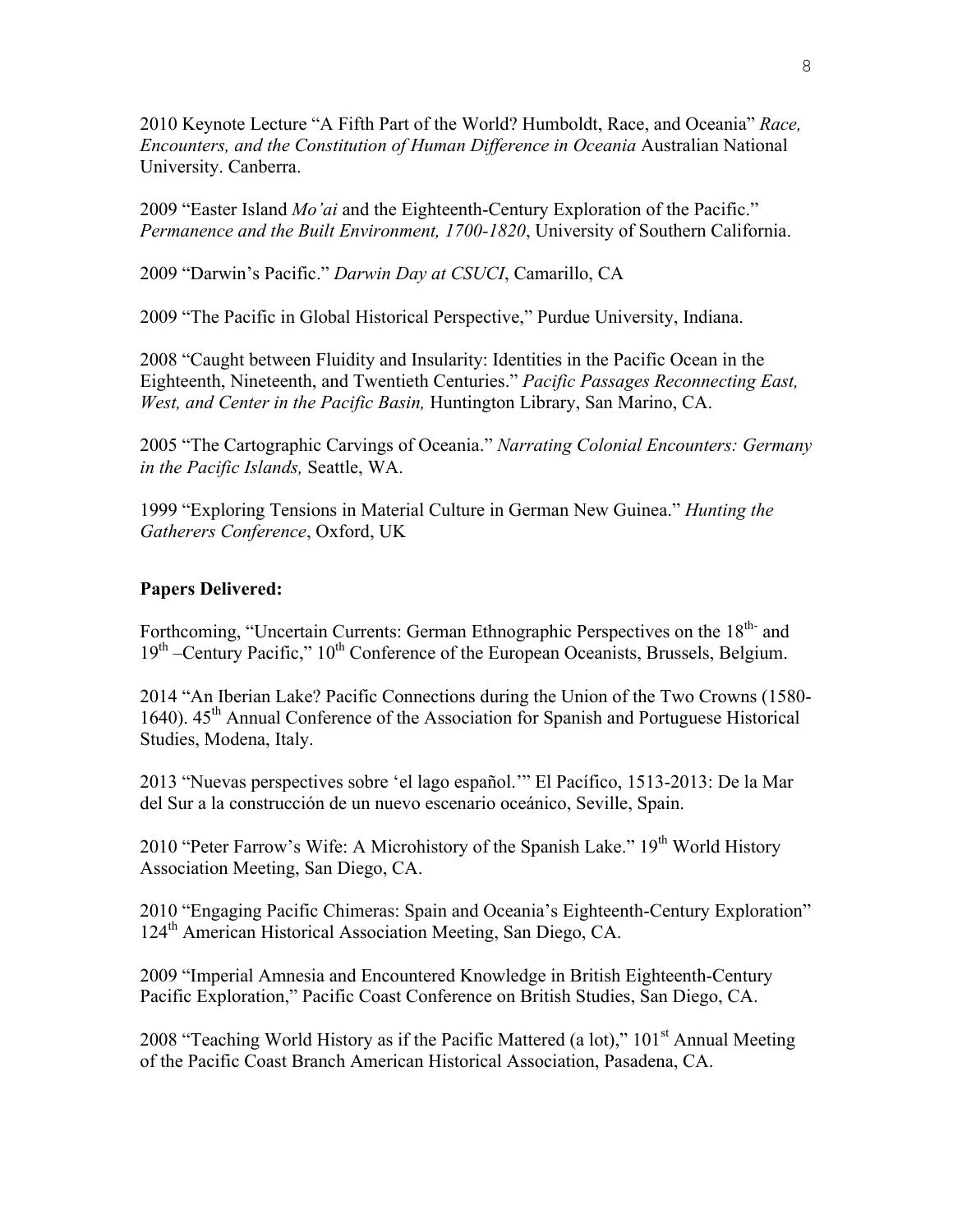2007 "*Unas islas más o menos amenas y nada mas*: Spain and Oceania's Eighteenth-Century Exploration." 38th Annual Conference of the Society for Portuguese and Spanish Historical Studies, Miami, FL.

2006 convener Organizational Meeting California World History Association, World History Association Conference, Long Beach, CA.

2005 "Academic and Administrative contexts in the Development of fieldwork in German New Guinea" 29<sup>th</sup> Annual Conference of the German Studies Association, Milwaukee, WI.

2005 "Spain's Mediterranean Consciousness and the Eighteenth-Century Exploration of the Pacific Ocean" 8th Annual International Congress of the Mediterranean Studies Association, Messina, Italy.

2004 "Oceans of World History: Towards an Aquacentric View of the Global Past." IV International Maritime History Association, Corfu, Greece.

2003 "Anthropology and World History: Worlds Apart?" 12th Annual *World History Association* Meeting, Atlanta, GA

2002 "A Sea of Islands: Oceanic Perspectives in World History" *History/Social Science Summer Institute*, Long Beach.

2002 "Manipulating the Salvage Paradigm: Ethnographic Collecting in German New Guinea."  $28^{th}$  Annual Association of Art Historians Meeting, Liverpool, UK.

1996 "Ethnology's Culture: Ethnographic Ventures in German New Guinea," Pacific History Association Conference, Hilo, HI

1994 "From Change to Continuity: Ettal's *Fal* in Indigenous and Anthropological Traditions,"ASAO, San Diego, CA with Joakim Peter.

1993 "Continuity in Change in Ettal *Fal,*" Association for Social Anthropology in Oceania (ASAO), Kona, HI, with Joakim Peter.

#### **Panels Chaired or Commented:**

2014 "The East Asian Mediterranean between the Seventeenth and Nineteenth Centuries," World History Association Symposium on Port Cities, Barcelona, Spain.

2012 "Sailors, Scientists, and Speculators: Cooperating and Conflicting Maritime Networks in the Age of American Expansion, 126 American Historical Association Meeting, Chicago.

2008 "Literature and World History" 2<sup>nd</sup> California World History Association Meeting, San Francisco.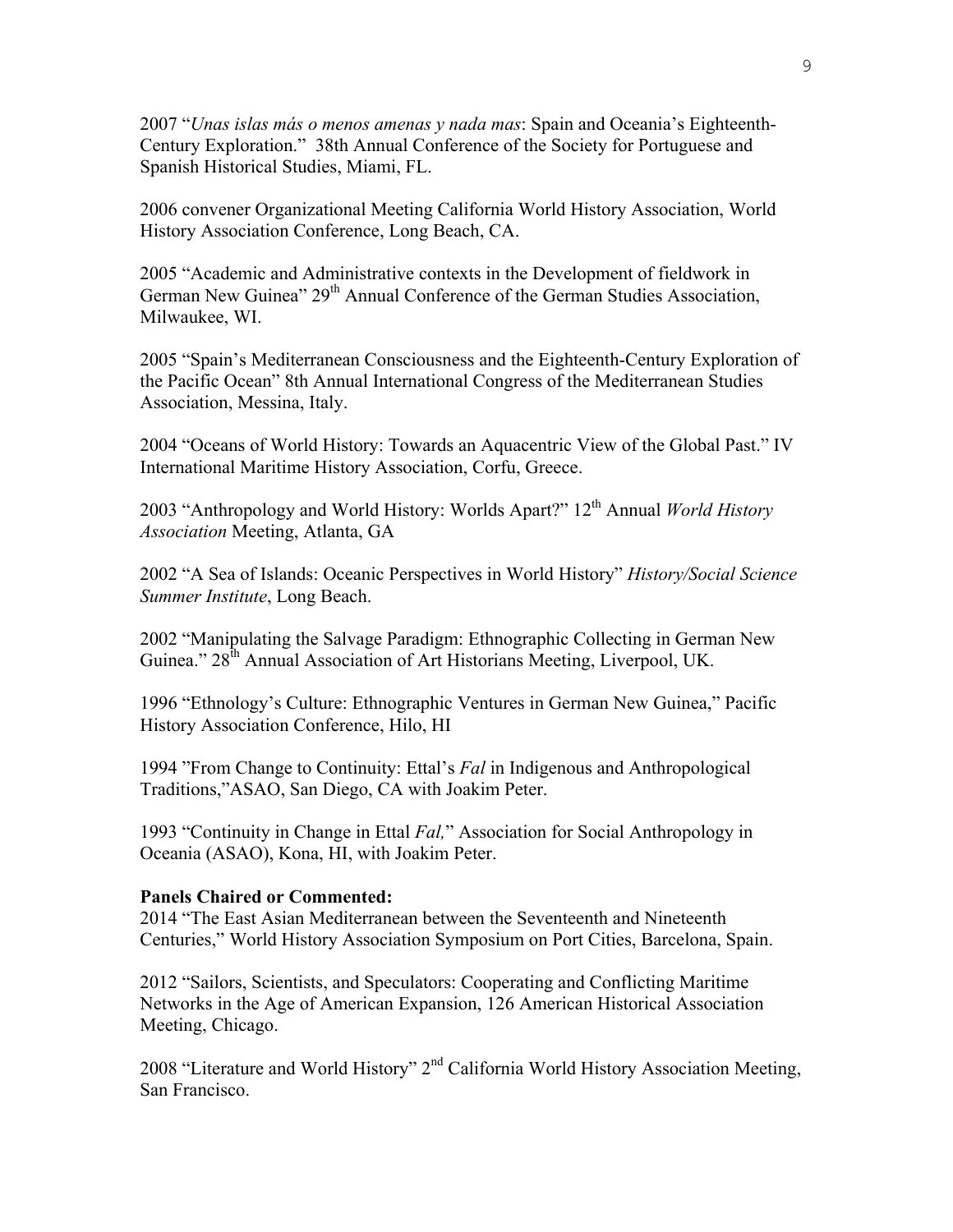2008 "British Science in the Pacific" Pacific Coast Conference on British Studies, San Marino, CA.

2002 Graduate Paper Judging Committee, Phi Alpha Theta Conference, University of Hawai'i.

1999 "Aspects of Social History in the Pacific," Phi Alpha Theta Conference, University of Hawai'i.

1998 "Frontiers of Place and Power," Phi Alpha Theta Conference, University of Hawai'i.

1997 "Migrations in Pacific History," Summer History Institute, University of Hawai'i.

1996 "Issues in Pacific Historiography," Phi Alpha Theta Conference, University of Hawai'i.

# **University Courses Taught and Designed:**

at the following institutions: California State University Channel Islands (CI); Hawai'i Pacific University (HPU); Purdue University (P), University of California, Los Angeles (UCLA); University of Hawai'i at Manoa (UH).

### **Lower Division Courses:**

World Civilizations I (to 1500 C.E.), including honor's sections (HPU, CI) World Civilizations II (since 1500 C.E.), including honor's sections (HPU, CI) Survey of Global History (P) Survey of Pacific Islands History (UH) **Upper Division Courses:** Themes in World History I: Oceans of World History (CI, UCLA) Themes in World History II: Migration and Diaspora (CI) Themes in World History III: Global Encounters 1500-1800 (CI) History of Hawai'i (HPU) Historiography (CI) Undergraduate Seminar: World History (UCLA, P) The Great War: A Global Perspective (CI) Pacific Islands History (HPU, CI) History of the Pacific Ocean (P) European History: 1871-1945 (CI) Europe in the 20th Century (HPU) Age of Revolutions: Europe, 1648-1848 (CI) History and Psychology of Asian Warrior Cultures (Interdisciplinary co-taught class--CI) History and Psychology of Nazi Germany (Interdisciplinary co-taught class--CI) Environmental History (Interdisciplinary co-taught class--CI) The Great War (Interdisciplinary co-taught class—CI) The African Diaspora (CI)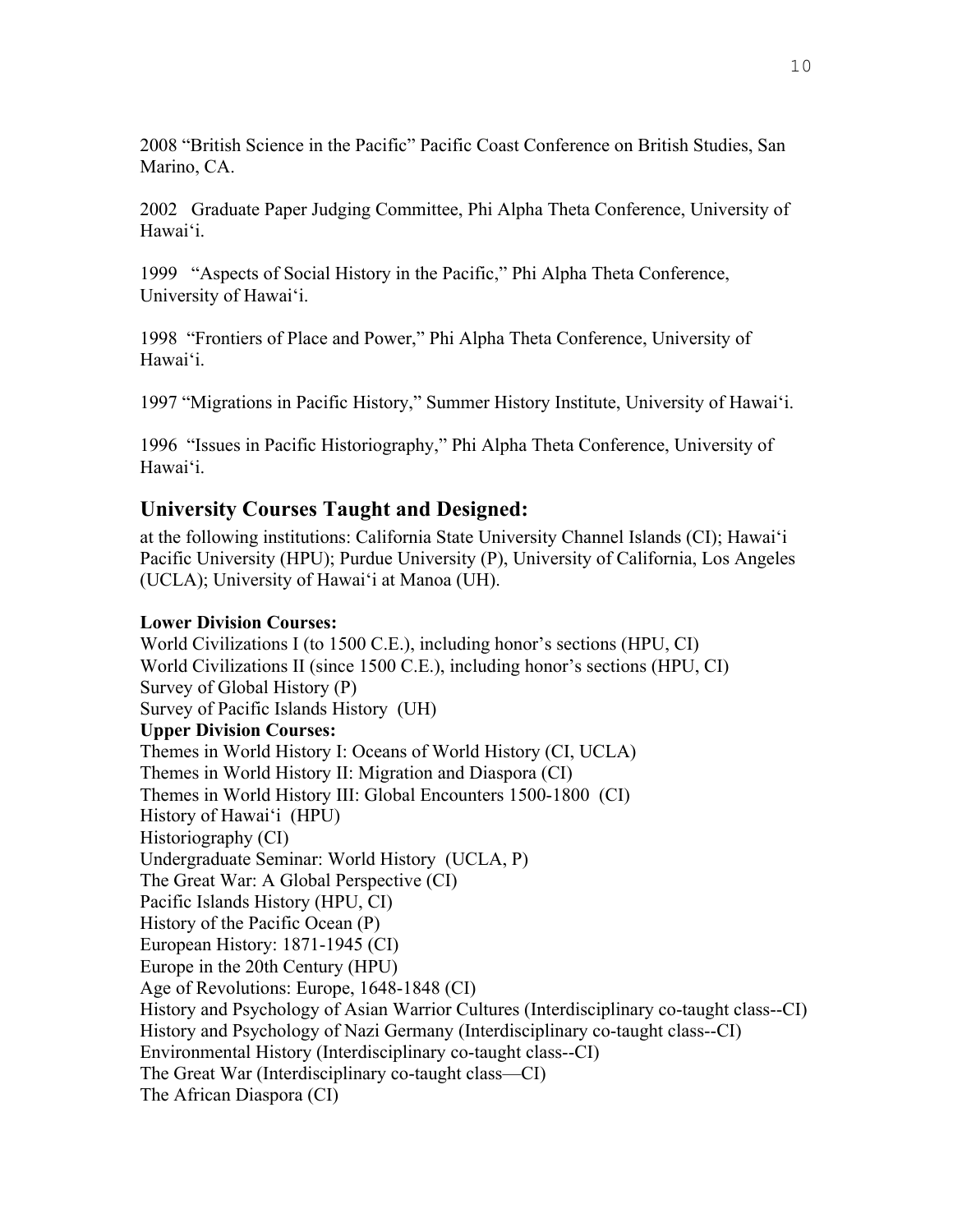Eighteenth-Century Pacific Worlds (P)

Iberian Global Expansions (CI)

### **Graduate Courses:**

War and Society in Wilhelmine Germany, 1870-1919 (HPU) Currents of Global History: World History's Historiography (P)

# **Community and Professional Service:**

| 2008-2010 | Commissioner, Historic Preservation Commission, Ojai, CA                    |
|-----------|-----------------------------------------------------------------------------|
|           | 2004-present Convener, Lecture Series, "Global Histories and Their Futures" |
| 2004-2010 | Board Member, Osher Foundation for Life-Long Learning                       |
| 2000-2001 | Judge, Baldwin Prize                                                        |
| 2000      | Advisor "History Day" Planning Committee: "Frontiers in World History"      |
| 1999-2002 | Judge, Phi Alpha Theta Conference                                           |
| 1998-2002 | Judge, History Day Competition, Hawai'i                                     |
| 1997      | Historian, School to Work Program, Campbell High School                     |
| 1997      | Advisor, NEH Focus Grant on "The Pacific Islands in World History" (K-7)    |

# **University Service:**

2012-2013 Chair, Committee on Centers and Institutes, CI

2012-2013 Coordinator, Asia-Pacific Minor, CI

2012-2013 Committee on Centers and Institutes, CI

2011-2013, Liberal Studies Advisory Board, CI

2010-2011 History Graduate Committee, P

2010-2011 Stover Lecture Committee, P

2010-2011 CLA Faculty Affairs Committee, P

2007-2010 Co-chair, M.A. in History Planning Committee, CI

2006-2008 Chair, Single Subject in History/Social Science Committee, CI

2005-2006 Global Studies Minor Planning Committee, CI

2005-2006 Retention, Tenure, and Promotion Committee, CI

2003-2006 Fiscal Policy Committee (co-chair 2004-2005), CI

2002-2005 Faculty Affairs Committee, CI

2002-2003 Asia-Pacific Minor Planning Committee, CI

2002-2003 Chair, B. A. in History Planning Committee, CI

2001-2002 M.A. in World History Planning Committee, HPU

1999-2002 Text and Sourcebook Committee, HPU

1999-2002, Chair, Adjunct Appointment Committee, HPU

1998-2002 History Review Committee, HPU

# **Fieldwork Experience:**

1993 Ethnographic Research, Ettal, Chuuk State, Federated States of Micronesia 1989 Archeological Excavation and Survey, Mississippi

# **Languages:**

German: Native language Spanish: Fluent (resided in Spain 1974-1982, 2006-7) French: Intermediate level